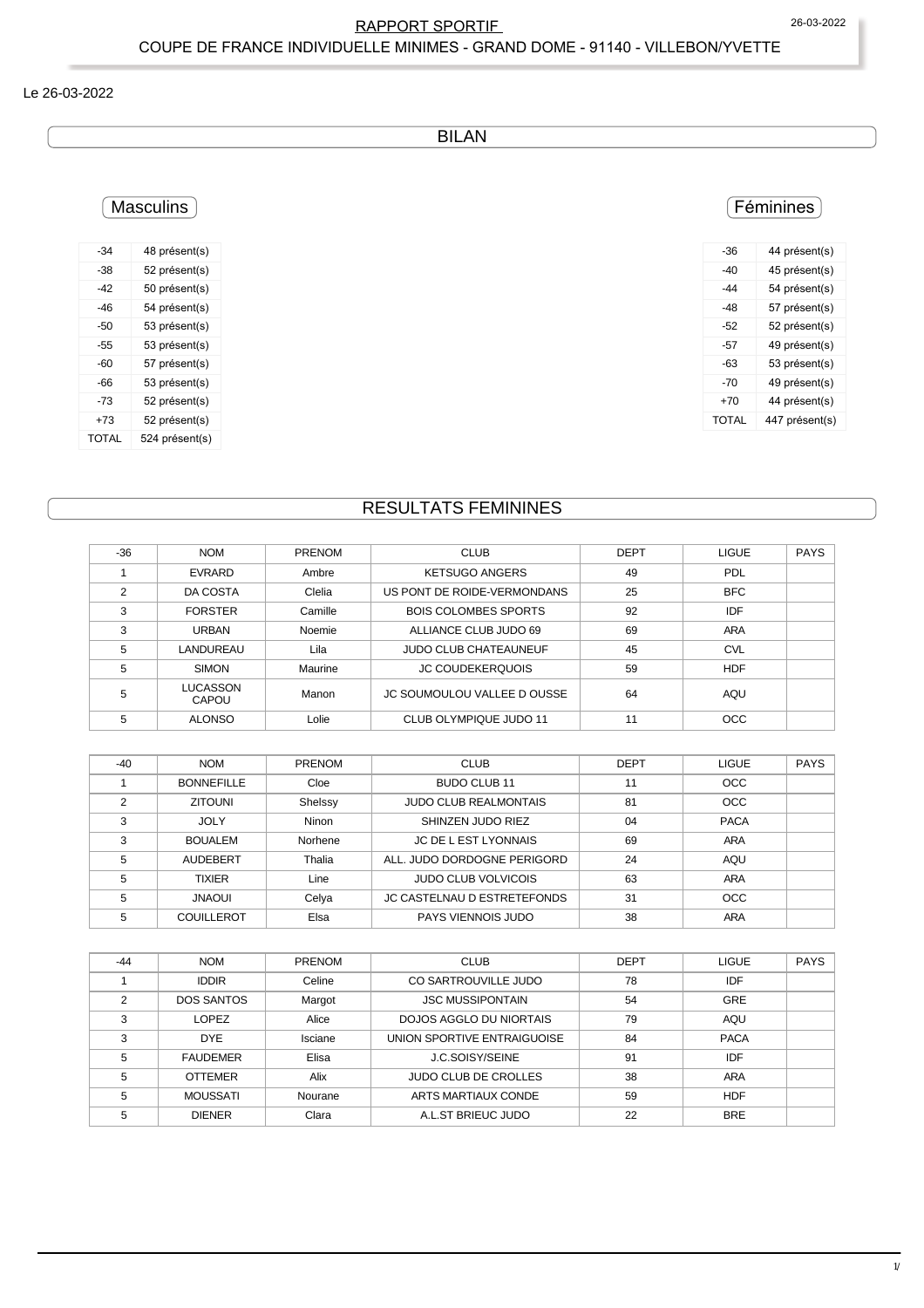#### 26-03-2022

### RAPPORT SPORTIF COUPE DE FRANCE INDIVIDUELLE MINIMES - GRAND DOME - 91140 - VILLEBON/YVETTE

| $-48$ | <b>NOM</b>       | <b>PRENOM</b> | <b>CLUB</b>                 | <b>DEPT</b> | <b>LIGUE</b> | <b>PAYS</b> |
|-------|------------------|---------------|-----------------------------|-------------|--------------|-------------|
|       | <b>DOS REIS</b>  | Constance     | LE DOJO DU COMBRAY (DDC)    | 28          | <b>CVL</b>   |             |
| っ     | <b>PESQUET</b>   | Selma         | <b>J C YONNAIS</b>          | 85          | PDL          |             |
| 3     | <b>BELHADI</b>   | Saliha        | JUDO CLUB PONT STE MAXENCE  | 60          | <b>HDF</b>   |             |
| 3     | <b>AISSAOUI</b>  | Ayana         | <b>JUDO CLERMONTOIS</b>     | 60          | <b>HDF</b>   |             |
| 5     | <b>GUILLET</b>   | Jade          | <b>JUDO COTE DE LUMIERE</b> | 85          | PDL          |             |
| 5     | GHEZAYEL         | Nassya        | <b>JUDO CLUB ORTHEZIEN</b>  | 64          | AQU          |             |
| 5     | <b>ALIOUCHE</b>  | Louise        | ALLIANCE CLUB JUDO 69       | 69          | <b>ARA</b>   |             |
| 5     | <b>BEN SALAH</b> | Maissa        | AS QUETIGNY JUDO            | 21          | <b>BFC</b>   |             |

| $-52$          | <b>NOM</b>       | PRENOM            | <b>CLUB</b>                       | <b>DEPT</b> | <b>LIGUE</b> | <b>PAYS</b> |
|----------------|------------------|-------------------|-----------------------------------|-------------|--------------|-------------|
| $\Omega$       | LE BRASSEUR      | Gabrielle         | CERC NANCEIEN JUDO                | 54          | GRE          |             |
|                | <b>HAMDAOUI</b>  | Dina-Syrine       | JC CHILLY MAZARIN MORANGIS        | 91          | IDF          |             |
| $\overline{2}$ | <b>PISTOL</b>    | Alicia Frederique | <b>JC CHILLY MAZARIN MORANGIS</b> | 91          | IDF          |             |
| 3              | LESAUVAGE        | Lily              | <b>JC ST SEBASTIEN</b>            | 44          | <b>PDL</b>   |             |
| 3              | DE BONNAY        | Angie             | DOJO DE LA RAVINE                 | 97          | <b>REU</b>   |             |
| 5              | <b>JAMET</b>     | Emilie            | <b>DOJO MARITIME</b>              | 76          | <b>NOR</b>   |             |
| 5              | <b>DETAPPE</b>   | Lona              | <b>JC HARNESIEN</b>               | 62          | <b>HDF</b>   |             |
| 5              | <b>GIROUD</b>    | Juliette          | <b>JUDO OUEST GRAND LYON</b>      | 69          | ARA          |             |
| 5              | <b>BENBRAHIM</b> | Amelia            | <b>BUDOKAN DEUIL</b>              | 95          | IDF          |             |

| $-57$ | <b>NOM</b>         | <b>PRENOM</b>             | <b>CLUB</b>                   | <b>DEPT</b> | <b>LIGUE</b> | <b>PAYS</b> |
|-------|--------------------|---------------------------|-------------------------------|-------------|--------------|-------------|
|       | <b>DALMASSO</b>    | Madeleine                 | UNION SPORTIVE CENON          | 33          | AQU          |             |
| ◠     | AKKIOUI            | Lina                      | PAYS VIENNOIS JUDO            | 38          | <b>ARA</b>   |             |
| 3     | <b>KOULA</b>       | <b>Betty Christabelle</b> | A.M ASNIERES                  | 92          | IDF          |             |
| 3     | <b>GUENNEUGUES</b> | Audren                    | AS DE CHANTEPIE JUDO          | 35          | <b>BRE</b>   |             |
| 5     | <b>TRIBON</b>      | Oceane                    | <b>TSUNAMI CLUB</b>           | 97          | <b>GUA</b>   |             |
| 5     | <b>HUBERT</b>      | Prisca                    | <b>JUDO 83 TOULON</b>         | 83          | <b>PACA</b>  |             |
| 5     | <b>ROUSSEL</b>     | Fanny                     | <b>IPPON CLUB ROUVROYSIEN</b> | 62          | <b>HDF</b>   |             |
| 5     | <b>DIALLO</b>      | Malika                    | <b>JUDO CLUB DE PANTIN</b>    | 93          | IDF          |             |

| $-63$ | <b>NOM</b>      | <b>PRENOM</b> | <b>CLUB</b>                      | <b>DEPT</b> | <b>LIGUE</b> | <b>PAYS</b> |
|-------|-----------------|---------------|----------------------------------|-------------|--------------|-------------|
|       | <b>JEAN</b>     | Chloe         | <b>BUDOKAN DEUIL</b>             | 95          | IDF          |             |
| っ     | <b>BENAYAD</b>  | Hana          | ALLIANCE JUDO PROVENCE           | 84          | <b>PACA</b>  |             |
| 3     | <b>BILA</b>     | Salome        | <b>JC VERNEUIL SUR VIENNE</b>    | 87          | AQU          |             |
| 3     | LEANZA          | Dorina        | ALLIANCE JUDO 59                 | 59          | <b>HDF</b>   |             |
| 5     | <b>TRAORE</b>   | Mariam        | <b>BLANC MESNIL SPORT JUDO</b>   | 93          | <b>IDF</b>   |             |
| 5     | <b>LE MOING</b> | Louise        | <b>JUDO CLUB CHATEAU THIERRY</b> | 02          | <b>HDF</b>   |             |
| 5     | CORCELLE        | Rachel        | DOJO ST JUSTOIS                  | 60          | <b>HDF</b>   |             |
| 5     | <b>PIETERS</b>  | Maite         | <b>JUDO PERREY GUERRIER</b>      | 76          | <b>NOR</b>   |             |

| $-70$         | <b>NOM</b>                   | <b>PRENOM</b> | <b>CLUB</b>                                   | <b>DEPT</b> | <b>LIGUE</b> | <b>PAYS</b> |
|---------------|------------------------------|---------------|-----------------------------------------------|-------------|--------------|-------------|
|               | <b>RULLIER</b>               | Lucie         | UNION SPORTIVE ENTRAIGUOISE                   | 84          | <b>PACA</b>  |             |
| $\mathcal{P}$ | FEUILLET--<br><b>NGUIMGO</b> | Emma          | <b>J.C.VILLIERS LE BEL</b>                    | 95          | IDF          |             |
| 3             | <b>SACKO</b>                 | Astan         | <b>BUDOKAN DEUIL</b>                          | 95          | IDF          |             |
| 3             | <b>MICHAELIS</b>             | Sihane        | AMIENS SOMME CLUB                             | 80          | <b>HDF</b>   |             |
| 5             | <b>BAUMGARTNER</b>           | Deesse        | <b>DOJO GESSIEN VALSERINE</b>                 | 01          | <b>ARA</b>   |             |
| 5             | <b>TOCHON</b>                | Nelia         | <b>CSM CLAMART</b>                            | 92          | IDF          |             |
| 5             | <b>TEUMERE</b>               | Imihia        | <b>FEDERATION POLYNESIENNE</b><br><b>JUDO</b> | 99          |              |             |
| 5             | <b>BRZEZINSKI</b>            | Zia           | J C PICAUVILLE                                | 50          | <b>NOR</b>   |             |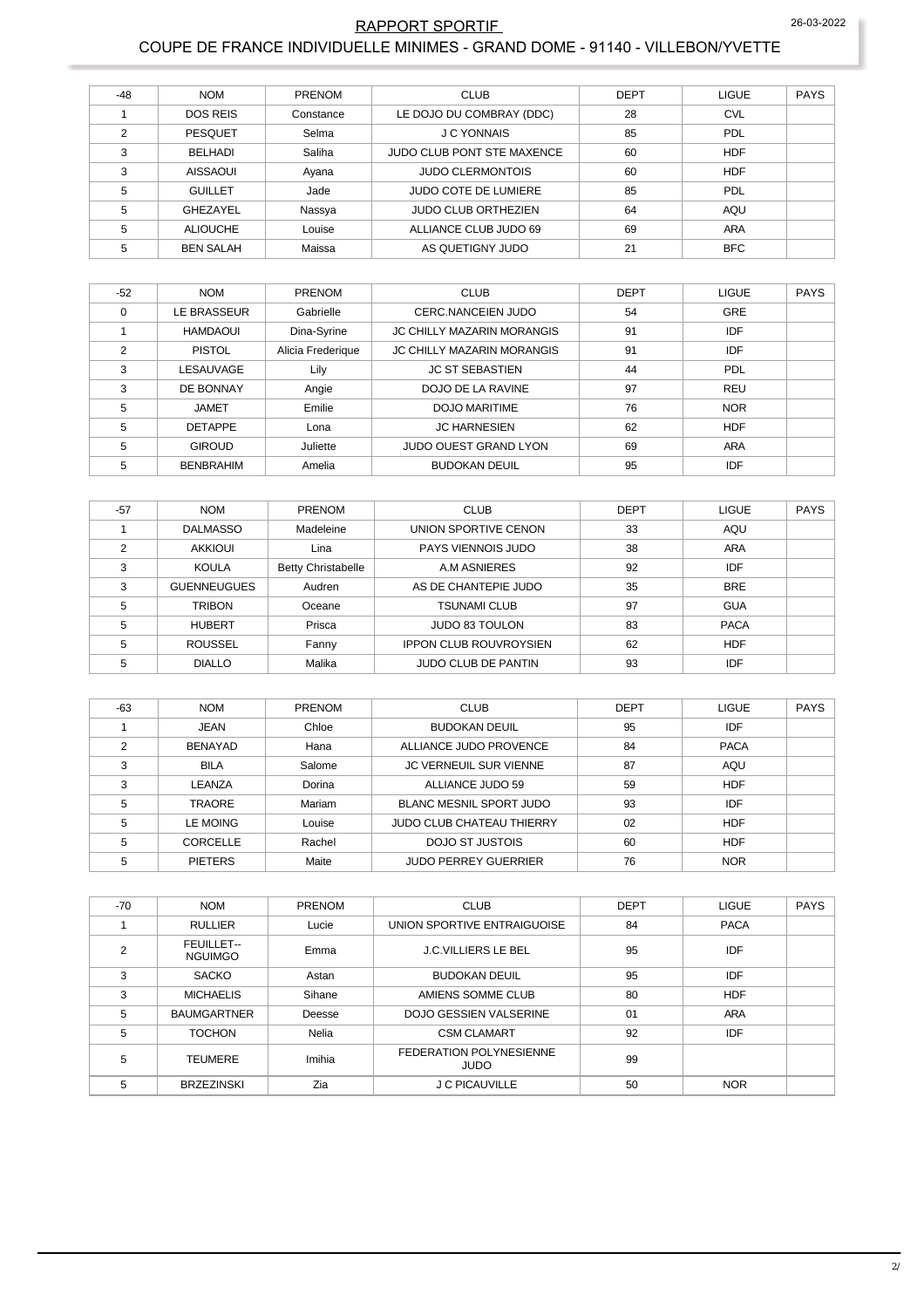#### 26-03-2022 **RAPPORT SPORTIF** COUPE DE FRANCE INDIVIDUELLE MINIMES - GRAND DOME - 91140 - VILLEBON/YVETTE

| $+70$ | <b>NOM</b>                           | <b>PRENOM</b>  | <b>CLUB</b>                              | <b>DEPT</b> | LIGUE       | <b>PAYS</b> |
|-------|--------------------------------------|----------------|------------------------------------------|-------------|-------------|-------------|
|       | <b>HEURTEAU</b>                      | <b>Bleuene</b> | <b>JUDO LES SORINIERS (JLS)</b>          | 44          | <b>PDL</b>  |             |
| 2     | <b>BRUYAND</b>                       | Sarah          | AS DES GRAVES                            | 03          | <b>ARA</b>  |             |
| 3     | <b>DEMBE</b>                         | Abigael        | ETOILE SP DE BLANC MESNIL<br><b>JUDO</b> | 93          | IDF         |             |
| 3     | <b>HERON</b>                         | Hanae          | <b>TSUNAMI CLUB</b>                      | 97          | <b>GUA</b>  |             |
| 5     | <b>CHINI</b>                         | Chiara         | ECOLE JUDO D ORAISON                     | 04          | <b>PACA</b> |             |
| 5     | <b>BERTHELEMY</b>                    | Marie          | OMNISPORTS DOUCHYNOIS JUDO               | 59          | <b>HDF</b>  |             |
| 5     | <b>DURAND</b>                        | Nyla           | <b>DOJO SANSHIRO</b>                     | 29          | <b>BRE</b>  |             |
| 5     | <b>TCHIKAYA</b><br><b>BASAMBOMBO</b> | Bertina        | <b>J.C.VILLIERS LE BEL</b>               | 95          | IDF         |             |

# **RESULTATS MASCULINS**

| $-34$ | <b>NOM</b>        | <b>PRENOM</b> | <b>CLUB</b>               | <b>DEPT</b> | <b>LIGUE</b> | <b>PAYS</b> |
|-------|-------------------|---------------|---------------------------|-------------|--------------|-------------|
|       | LEGER VILLA       | Lucien        | ALLIANCE GRESIVAUDAN JUDO | 38          | ARA          |             |
|       | FAREZ             | Lucas         | <b>JC DE WATTIGNIES</b>   | 59          | <b>HDF</b>   |             |
| 3     | <b>MUZZOLINI</b>  | Hugo          | AVENIR JUDO 31            | 31          | <b>OCC</b>   |             |
| 3     | <b>STEINBRUNN</b> | Dorian        | RACING LIMOUSIN JUDO      | 87          | AQU          |             |
| 5     | <b>REMMACHE</b>   | Moussa        | JUDO CLUB D OSNY          | 95          | IDF          |             |
| 5     | <b>SELIEM</b>     | Kamil         | <b>JUDO CLUB SORBIER</b>  | 75          | IDF          |             |
| 5     | <b>OUALIA</b>     | Pablo         | <b>J.C. MONSOIS</b>       | 59          | <b>HDF</b>   |             |
| 5     | <b>DEKHAR</b>     | Louka         | AVENIR JUDO BARONCOURT    | 55          | <b>GRE</b>   |             |

| $-38$ | <b>NOM</b>         | PRENOM  | <b>CLUB</b>                              | <b>DEPT</b> | LIGUE      | <b>PAYS</b> |
|-------|--------------------|---------|------------------------------------------|-------------|------------|-------------|
|       | <b>CUQ</b>         | Axel    | DOJOS AGGLO DU NIORTAIS                  | 79          | AQU        |             |
| 2     | <b>CHANSSEAUME</b> | Lucas   | ALLIANCE GRESIVAUDAN JUDO                | 38          | <b>ARA</b> |             |
| 3     | <b>BOULEMTAFES</b> | Shain   | STADE OLYMP GIVORS                       | 69          | ARA        |             |
| 3     | <b>BRELOT</b>      | Gaetan  | <b>JC SENNECEY LE GRAND</b>              | 71          | <b>BFC</b> |             |
| 5     | <b>REMAUD</b>      | Louison | <b>JUDO CLUB MOUILLERON</b>              | 85          | PDL        |             |
| 5     | MARKOSYAN          | David   | US.ORLEANS LOIRET JUDO<br><b>JUJITSU</b> | 45          | <b>CVL</b> |             |
| 5     | <b>MOHEDANO</b>    | Joan    | <b>JUDO CLUB BANYULS</b>                 | 66          | OCC        |             |
| 5     | <b>NAGA</b>        | Ryan    | DOJO DE FOIX                             | 09          | <b>OCC</b> |             |

| $-42$ | <b>NOM</b>       | PRENOM   | <b>CLUB</b>                      | <b>DEPT</b> | <b>LIGUE</b> | <b>PAYS</b> |
|-------|------------------|----------|----------------------------------|-------------|--------------|-------------|
|       | <b>DUFRAIGNE</b> | Mathis   | <b>JC VILLENEUVE LES AVIGNON</b> | 84          | <b>PACA</b>  |             |
|       | <b>CHITAIA</b>   | Daviti   | MONTPELLIER JUDO OLYMPIC         | 34          | <b>OCC</b>   |             |
| 3     | AMALBERT         | Marius   | A.S.LAGNIEU                      | 01          | <b>ARA</b>   |             |
| 3     | AMAGOV           | Islam    | C.P.B. RENNES                    | 35          | <b>BRE</b>   |             |
| 5     | MANSOURI         | Rayane   | <b>JUDO CLUB VALLEE ARBENT</b>   | 01          | ARA          |             |
| 5     | <b>COLLUS</b>    | Renan    | STADE OLYMP.GIVORS               | 69          | ARA          |             |
| 5     | <b>BOUKLI</b>    | Naim     | ARAMON JUDO CLUB GARDOIS         | 30          | <b>OCC</b>   |             |
| 5     | <b>NICOLAS</b>   | Thibault | <b>JUDO FRANCE PARIS</b>         | 75          | IDF          |             |

| $-46$ | <b>NOM</b>      | <b>PRENOM</b> | <b>CLUB</b>                    | <b>DEPT</b> | <b>LIGUE</b> | PAYS |
|-------|-----------------|---------------|--------------------------------|-------------|--------------|------|
|       | <b>MAINGOT</b>  | Victor        | ANJOU OUEST JUDO               | 49          | PDL          |      |
| ◠     | <b>CICOFRAN</b> | Shine         | JC CHILLY MAZARIN MORANGIS     | 91          | <b>IDF</b>   |      |
| 3     | <b>MANSOURI</b> | Malek         | <b>JUDO CLUB VALLEE ARBENT</b> | 01          | <b>ARA</b>   |      |
| 3     | <b>ROCHE</b>    | Bastian       | A.S.INSTITUT MERIEUX           | 69          | ARA          |      |
| 5     | <b>VILLA</b>    | Tim           | <b>J.C.ARLESIEN</b>            | 13          | <b>PACA</b>  |      |
| 5     | MARTEAU         | Nolan         | <b>BLOIS JUDO</b>              | 41          | <b>CVL</b>   |      |
| 5     | <b>REPIQUET</b> | Yaniss        | CENTRE JUDO DE FORBACH         | 57          | GRE          |      |
| 5     | <b>MUGNIER</b>  | Arthur        | <b>JC LA MOTTE SERVOLEX</b>    | 73          | <b>ARA</b>   |      |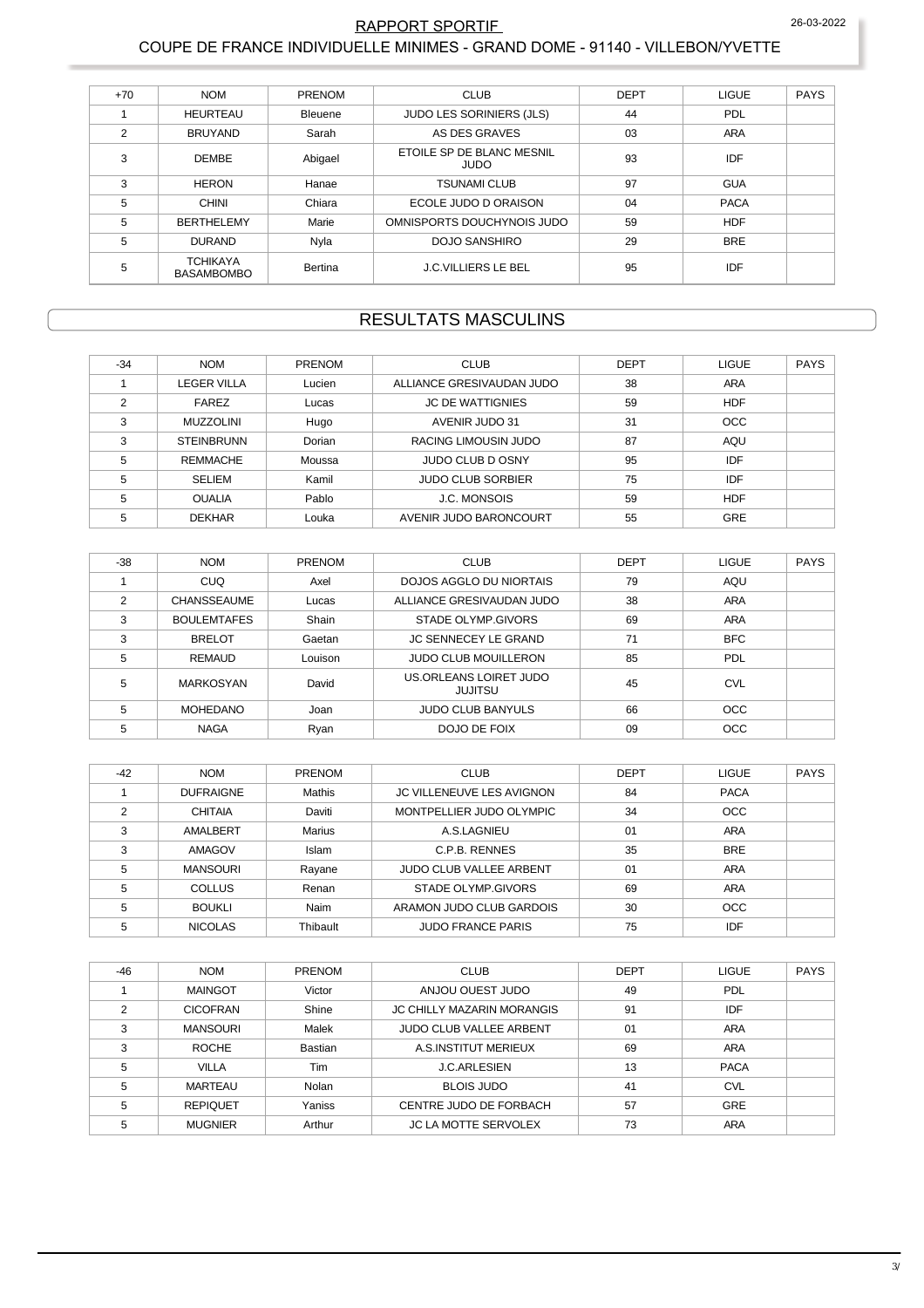## RAPPORT SPORTIF 26-03-2022 COUPE DE FRANCE INDIVIDUELLE MINIMES - GRAND DOME - 91140 - VILLEBON/YVETTE

| $-50$ | <b>NOM</b>      | <b>PRENOM</b> | <b>CLUB</b>                         | <b>DEPT</b> | <b>LIGUE</b> | <b>PAYS</b> |
|-------|-----------------|---------------|-------------------------------------|-------------|--------------|-------------|
|       | <b>LUCAS</b>    | Titouan       | <b>BAYEUX BESSIN JUDO</b>           | 14          | <b>NOR</b>   |             |
| 2     | LAURENSON       | Noah          | ASSOCIATION JUDO LOIRE              | 42          | <b>ARA</b>   |             |
| 3     | LACOTE          | Titouan       | <b>JC ST SEBASTIEN</b>              | 44          | PDL          |             |
| 3     | <b>AOUIMER</b>  | Nael          | <b>JCRV - GRAND PARIS GRAND EST</b> | 93          | <b>IDF</b>   |             |
| 5     | NAZARBEKYAN     | Hayk          | A.S.P.T.T.GAP                       | 05          | <b>PACA</b>  |             |
| 5     | <b>MOULAI</b>   | Mustapha      | RACING JUDO CLUB HAVRAIS            | 76          | <b>NOR</b>   |             |
| 5     | <b>FEMENIAS</b> | Gaspard       | <b>JC DU GRAND ROUEN</b>            | 76          | <b>NOR</b>   |             |
| 5     | <b>MARTINEZ</b> | Thomas        | A.S.INSTITUT MERIEUX                | 69          | <b>ARA</b>   |             |

| $-55$ | <b>NOM</b>        | <b>PRENOM</b> | <b>CLUB</b>                              | <b>DEPT</b> | <b>LIGUE</b> | <b>PAYS</b> |
|-------|-------------------|---------------|------------------------------------------|-------------|--------------|-------------|
|       | <b>AZEHAF</b>     | Adam          | <b>GRPE SP SENLISIEN</b>                 | 60          | <b>HDF</b>   |             |
| 2     | RAMADAN           | Fadi          | US.ORLEANS LOIRET JUDO<br><b>JUJITSU</b> | 45          | <b>CVL</b>   |             |
| 3     | <b>BUY</b>        | Doniphann     | AJACCIO JUDO                             | 20          | <b>COR</b>   |             |
| 3     | <b>HUBERT</b>     | Oscar         | <b>J.C. ATHIS MONS</b>                   | 91          | <b>IDF</b>   |             |
| 5     | PORCHEDDU         | Tomy          | CS CADENEAUX                             | 13          | <b>PACA</b>  |             |
| 5     | <b>BOURIGAULT</b> | Angelo        | <b>DOJO SAINT GEORGES/LOIRE</b>          | 49          | PDL          |             |
| 5     | <b>BORDE</b>      | Antoine       | KODOKAN CLUB COURBEVOIE                  | 92          | IDF          |             |
| 5     | <b>DELCOURT</b>   | Jean          | <b>JUDO CLUB D OSNY</b>                  | 95          | IDF          |             |

| $-60$         | <b>NOM</b>                    | PRENOM     | <b>CLUB</b>                       | <b>DEPT</b> | <b>LIGUE</b> | <b>PAYS</b> |
|---------------|-------------------------------|------------|-----------------------------------|-------------|--------------|-------------|
|               | <b>BARTHELEMI</b>             | Swan       | <b>JC CHILLY MAZARIN MORANGIS</b> | 91          | IDF          |             |
| $\mathcal{P}$ | <b>HAMDAOUI</b>               | Ahmed-Adam | <b>JC CHILLY MAZARIN MORANGIS</b> | 91          | IDF          |             |
| 3             | GASTON-GIRARD                 | Layane     | JUDO CLUB MAEDA                   | 97          | <b>GUA</b>   |             |
| 3             | <b>TABET</b>                  | Ishak      | ERITO 91                          | 91          | IDF          |             |
| 5             | <b>ADJANONHOUN</b>            | Ishane     | <b>DOJO NANTAIS</b>               | 44          | <b>PDL</b>   |             |
| 5             | <b>ROVELAS</b>                | Mohammed   | <b>JC DE WATTIGNIES</b>           | 59          | <b>HDF</b>   |             |
| 5             | HOURCADE-<br><b>RODRIGUEZ</b> | Simon      | JUDO LONS 64                      | 64          | AQU          |             |
| 5             | <b>NOEL</b>                   | Matteo     | BAIE D ARMOR JUDO                 | 22          | <b>BRE</b>   |             |

| $-66$ | <b>NOM</b>                        | PRENOM     | <b>CLUB</b>                         | <b>DEPT</b> | LIGUE       | <b>PAYS</b> |
|-------|-----------------------------------|------------|-------------------------------------|-------------|-------------|-------------|
|       | LOUBIERE                          | Anja       | LES OURS JUDO CLUB FITNESS          | 31          | <b>OCC</b>  |             |
| C     | <b>TCHENDJE</b><br><b>KENMEUE</b> | Arthur     | CO SARTROUVILLE JUDO                | 78          | <b>IDF</b>  |             |
| 3     | <b>CERMINARRA</b>                 | Liandro    | DRAP JUDO ARTS MARTIAUX             | 06          | <b>PACA</b> |             |
| 3     | GAVAZZI                           | Faustin    | ALLIANCE JUDO PROVENCE              | 84          | <b>PACA</b> |             |
| 5     | <b>FILIP</b>                      | Andrei     | <b>JCRV - GRAND PARIS GRAND EST</b> | 93          | IDF         |             |
| 5     | <b>DERACHE</b>                    | Mathis     | NORD ARTS MARTIAUX                  | 59          | <b>HDF</b>  |             |
| 5     | PELEN                             | Pacome     | AVENIR JUDO BASSIN LEDONIEN         | 39          | <b>BFC</b>  |             |
| 5     | <b>BITONTI</b>                    | <b>Noe</b> | <b>JC SEMUR EN AUXOIS</b>           | 21          | <b>BFC</b>  |             |

| $-73$          | <b>NOM</b>       | PRENOM     | <b>CLUB</b>                             | <b>DEPT</b> | <b>LIGUE</b> | <b>PAYS</b> |
|----------------|------------------|------------|-----------------------------------------|-------------|--------------|-------------|
|                | <b>MARECHAL</b>  | Ismael     | AVENIR JUDO BASSIN LEDONIEN             | 39          | <b>BFC</b>   |             |
| $\overline{2}$ | <b>ETA</b>       | Gregory    | <b>JC CHILLY MAZARIN MORANGIS</b>       | 91          | IDF          |             |
| 3              | <b>RAYMOND</b>   | Sachka     | <b>JC AS CHARBO/LA TOUR</b><br>SALVAGNY | 69          | ARA          |             |
| 3              | PRUIDZE          | Alexandre  | <b>CLUB TOURQUENOIS AM</b>              | 59          | <b>HDF</b>   |             |
| 5              | <b>TRESSON</b>   | Theo       | LA COURONNE GD ANGOULEME<br>JUDO        | 16          | AQU          |             |
| 5              | <b>NORMANDIN</b> | Balthazar  | STADE CLERMONTOIS                       | 63          | <b>ARA</b>   |             |
| 5              | <b>FILLATRE</b>  | Louis      | <b>JUDO CLUB EAUZE</b>                  | 32          | <b>OCC</b>   |             |
| 5              | <b>DAUPHIN</b>   | Tekahukura | FEDERATION POLYNESIENNE<br><b>JUDO</b>  | 99          |              |             |